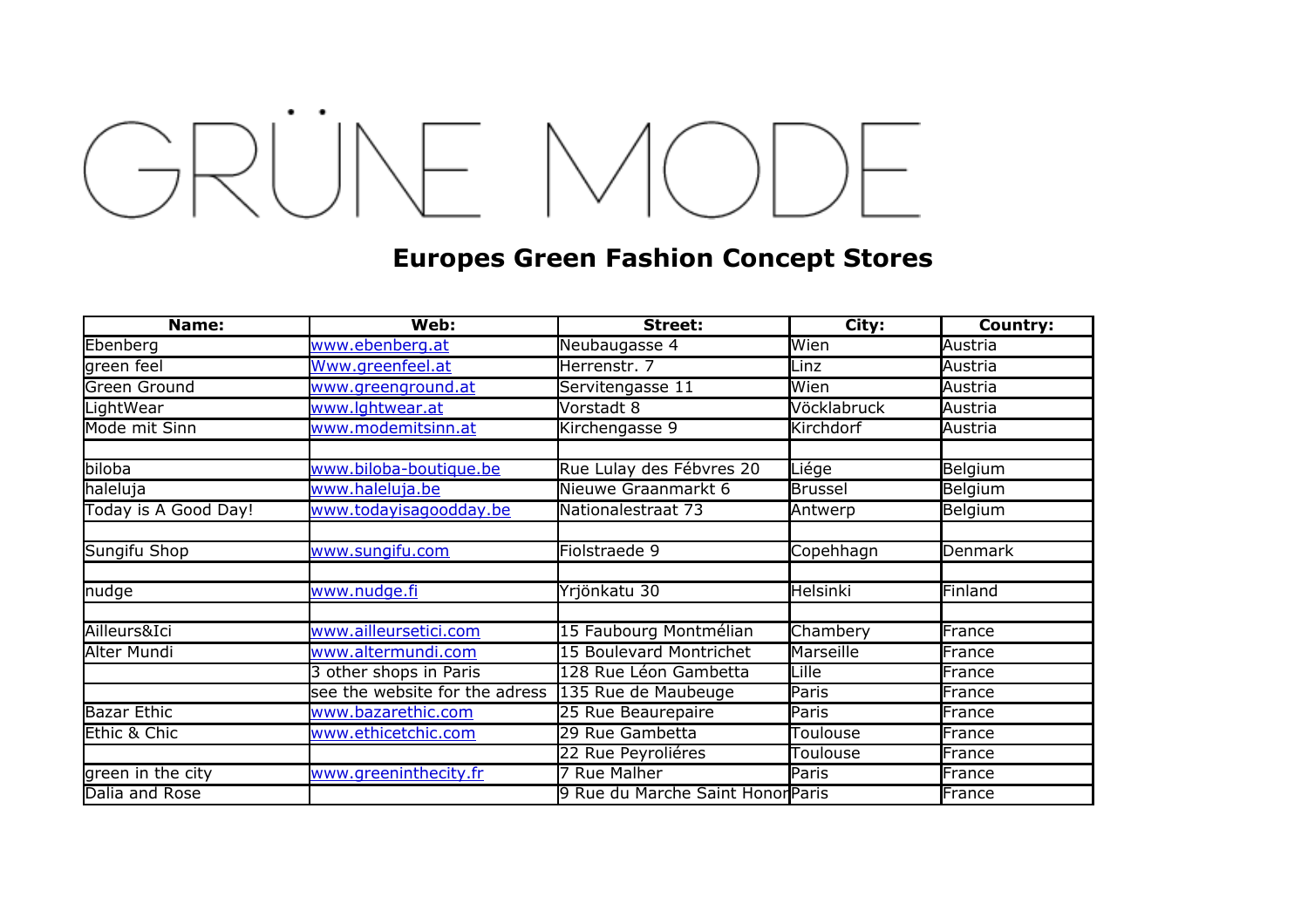| Kult & Co                 | www.kulteco.net           | 28 Rue Remparts Villeneuve Paris           |             | France      |
|---------------------------|---------------------------|--------------------------------------------|-------------|-------------|
| Le sourire multicolore    |                           | 13 Rue de Maubeuge                         | Paris       | France      |
| Modetic                   | www.modetic.com           | 49 Avenue Gambetta                         | Romans      | France      |
|                           |                           | 10 Grande Rue                              | Valence     | France      |
| Neiwa                     | www.neiwa.fr              | 45 Rue des Filatiers                       | Toulouse    | France      |
| origreen                  | www.origreen.fr           | 28 Rue Palais Grillet                      | Lyon        | France      |
|                           |                           | <b>Rue des Plantes</b>                     | Paris       | France      |
| Terra Pura                | www.terra-pura.fr         | 13 Rue Georges Ciémenceau Clermont-Ferrand |             | France      |
|                           |                           |                                            |             |             |
| <b>ANNO</b>               | www.annostore.com         | Raampoorstraat 34A                         | Rotterdam   | Netherlands |
| Beter & Leuk              | www.beterenleuk.nl        | Eerste Oosterparkstraat 91                 | Amsterdam   | Netherlands |
| brandmission              | www.brandmission.nl       | Zijlstraat 85                              | Haarlem     | Netherlands |
| Charly+Mary               | www.charliemary.com       | <b>Gerard Doustraat 84</b>                 | Amsterdam   | Netherlands |
| <b>Hemp Works</b>         | www.hempworks.nl          | Nieuwendijk 13                             | Amsterdam   | Netherlands |
| <b>JAS</b>                | www.organicjas.com        | Nieuwe Binnenweg 133c                      | Rotterdam   | Netherlands |
| Nukuhiva                  | www.nukuhiva.nl           | Haarlemmerstraat 36                        | Amsterdam   | Netherlands |
| Nukuhiva                  | www.nukuhiva.nl           | Anegang 24                                 | Haarlem     | Netherlands |
| Sincero                   | www.sincero.nl            | Hardebollenstraat 1                        | Utrecht     | Netherlands |
| <b>YUGA</b>               | www.yugastore.nl          | Kruisweg 72                                | Haarlem     | Netherlands |
| Nukuhiva                  | www.nukuhiva.nl           | Zadelstraat 36                             | Utrecht     | Netherlands |
|                           |                           |                                            |             |             |
| Astridgoesorganic         | www.astridgoesorganic.com | Hamngatan 15                               | Skärhamn    | Sweden      |
| Earth N more              | www.earthnmore.com        | Stora Nygatan 14                           | Stockholm   | Sweden      |
| <b>ECO&amp;FAIR Butik</b> | <u>www.minni.se</u>       | Landsvägsgatan 38                          | Göteborg    | Sweden      |
| ekovaruhuset              | www.ekovaruhuset.se       | Österlanggatan 28                          | Stockholm   | Sweden      |
| LotusEco                  | www.lotuseco.se           | Hantverkaregatan 11                        | Karlskrona  | Sweden      |
|                           |                           |                                            |             |             |
| Changemaker               | www.changemaker.ch        | Marktgasse 10                              | Zürich      | Switzerland |
|                           |                           | Spitalgasse 38                             | <b>Bern</b> | Switzerland |
|                           |                           | Obere Hauptgasse 35                        | Thun        | Switzerland |
|                           |                           | Kramgasse 9                                | Luzern      | Switzerland |
|                           |                           | Marktgasse 16                              | Basel       | Switzerland |
| Nordring                  | www.nordring.be           | Lorrainestr. 4                             | Bern        | Switzerland |
| Sortie de Secours         | www.sortie-de-secours.ch  | Rue Saint-Roch 2                           | Lausanne    | Switzerland |